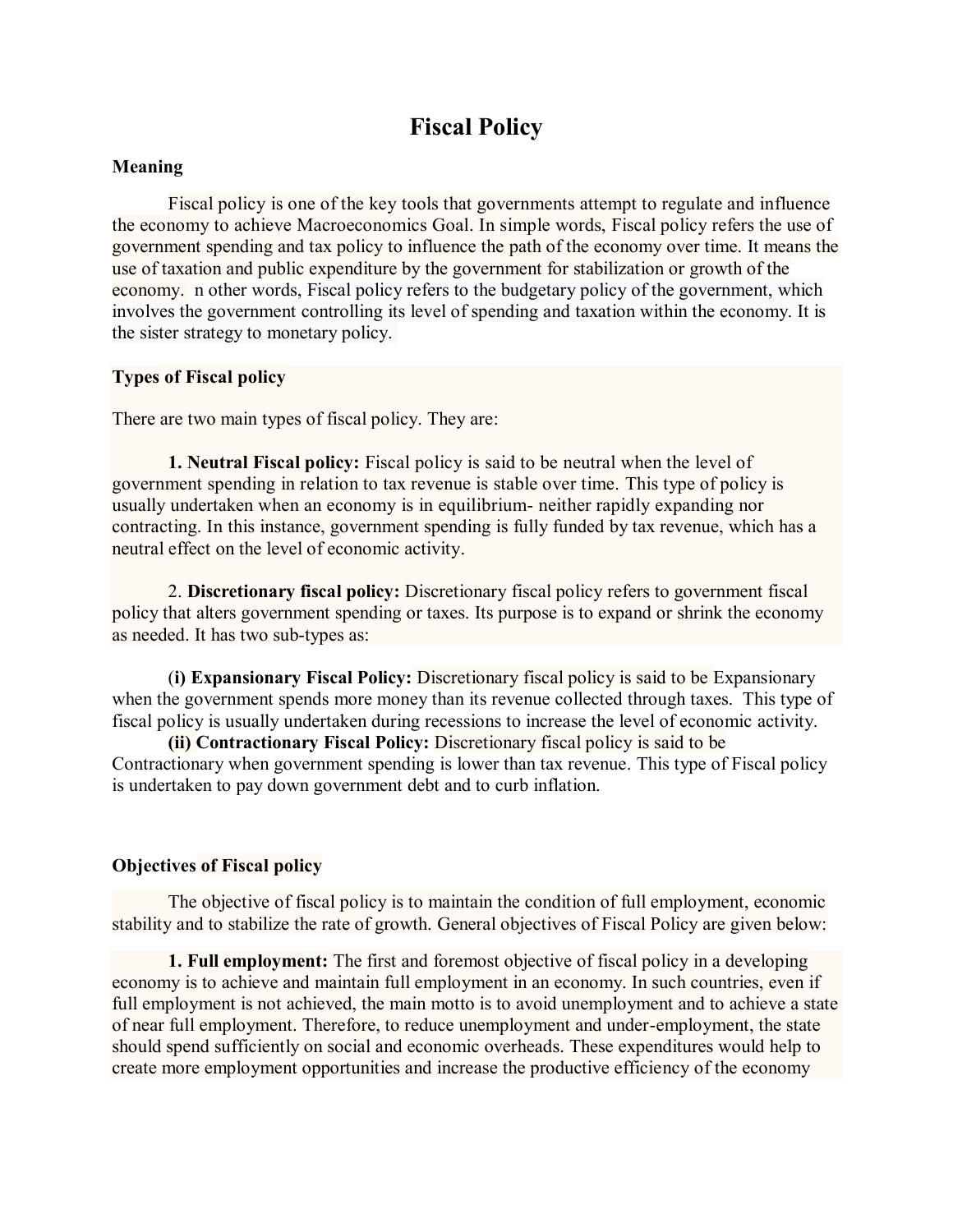**2. Price stability:** Various classes of society such as consumers, laborers and employees, agriculturists, producers, traders, etc. are affecting by fluctuation in prices. The general public is adversely affected by increasing prices. The fiscal policy endeavors to bring stability in prices by removing demerits of increase/decrease in prices. The impact of the price increase can be reduced by providing subsidy or decreasing taxes

**3. Accelerating the rate of economic development**: Primarily, fiscal policy in a developing economy, should aim at achieving an accelerated rate of economic growth. Therefore, fiscal measures such as taxation, public borrowing and deficit financing etc. should be used properly so that production, consumption and distribution may not adversely affect. It should promote the economy as a whole which in turn helps to raise national income and per capita income.

**4. Optimum allocation of resources:** Fiscal measures like taxation and public expenditure can greatly affect the allocation of resources in various occupations and sectors. Public expenditure in the form of subsidies and incentives can favorably influence the allocation of resources in the desired channels. For example, tax exemptions and tax concessions may help a lot in attracting resources towards the favored industries. On the contrary, high taxation may draw away resources in a specific sector.

**5. Equitable distribution of income and wealth:** A welfare state should provide social justice by giving equitable distribution of income and wealth. Fiscal policy can serve as an effective means of achieving this much desired goal of socialism in developed as well as developing countries. Progressive tax system can be of much use in realizing this objective. Moreover, public expenditure helps in redistributing income from the rich to the poor section of the society

**6. Economic stability:** Economic stability is another prime aim of a sound fiscal policy. This goal implies maintenance of full employment with relative price stabilization. Inflation should be curbed and deflation should be avoided. In short, economic growth and stability are the twin objectives jointly pursued by a developing country's fiscal policy. The forces stimulating growth process should be given a boost at a time while inflationary pressures are to be curbed. Fiscal measures promote economic stability in the face of short-run international cyclical fluctuations. These fluctuations cause variations in terms of trade, making the most favorable to the developed and unfavorable to the developing economies. Therefore, fiscal policy plays a leading role in maintaining economic stability in the face of internal and external forces.

7. Capital formation: The fiscal policy also aims at increasing the rate of investment in the private and [public sector.](http://googlesir.com/major-problems-of-public-sector/) The rate of capital formation in developing countries is very low due to unemployment and low per capita income. The vicious circle of poverty is main the problem of these countries. Therefore, fiscal policy is adopted in such a way that it reduces consumption and encourages savings is used to reduce undesirable consumption in developed countries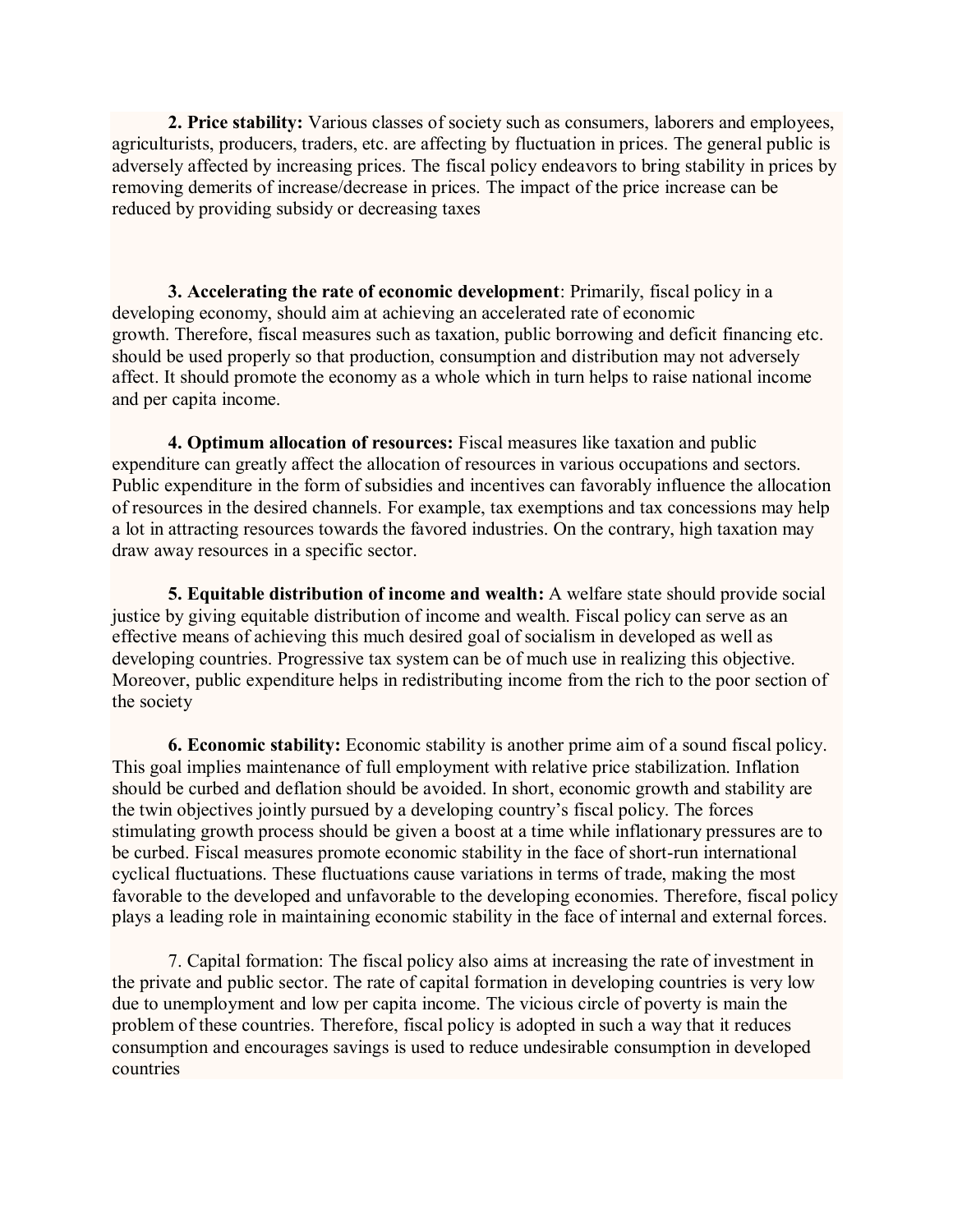From the above discussion, it follows that the objectives of fiscal policy are not conflicting but complementary to each other.

## **Components of Fiscal policy**

All the decisions taken by government in terms of taxation, resource mobilization and expenditure comprise the Fiscal Policy. There are four key components of Fiscal Policy are as follows:

**1.Taxation Policy**: The government tries to keep the taxes in nature and with the help of direct and indirect taxes controls, The government generates its revenue by imposing both indirect taxes and direct taxes at the same time maintain Price stability . Thus, it is important for the government to follow a judicial system for taxation and impose correct tax rates such as progressive tax. This is because of two reasons:

(a)The higher the tax, lower the purchasing power of the people. This will lead to a decrease in investment and production.

(a) The lower tax will leave more money with people that lead to high spending and thus higher inflation

**2. Expenditure Policy**: Expenditure policy of the government deals with revenue and capital expenditures. Capital Expenditures of the government include acquisition of long-term assets, such as facilities or manufacturing equipment etc, which will generate business or additional profits to government. Revenue Expenditures are those expenditures which don't create any productive assets such as interest paid by the Government of India on all the internal and external loans or pension and salaries of government employees.

**3. Investment and** [Disinvestment](https://www.gktoday.in/topic/disinvestment/) **Policy**: Investment and [Disinvestment](https://www.gktoday.in/topic/disinvestment/) Policy refers to investment in the form of FDI or FII in an economy from outside the country or [disinvestment](https://www.gktoday.in/topic/disinvestment/) of government holding to public or private shares.

**4. Debt / Surplus Management**: If the government received more than it spends, it is called surplus. If government spends more than income, then it is called deficit. To fund the deficit, the government has to borrow from domestic or foreign sources. It can also print money for deficit financing

## **Role of Fiscal Policy in Developing Economy**

The main goal of fiscal policy in a newly developing economy is the promotion of the highest possible rate of capital formation. The fiscal policy in developing economy should apparently be conducive to rapid economic development. Developing Economy, fiscal policy can no longer remain a compensatory fiscal policy. It has a tough role to play in a developing economy and has to face the problem of growth-cum-stability. The Roles of Fiscal Policy in Developing Economy are discussed as below: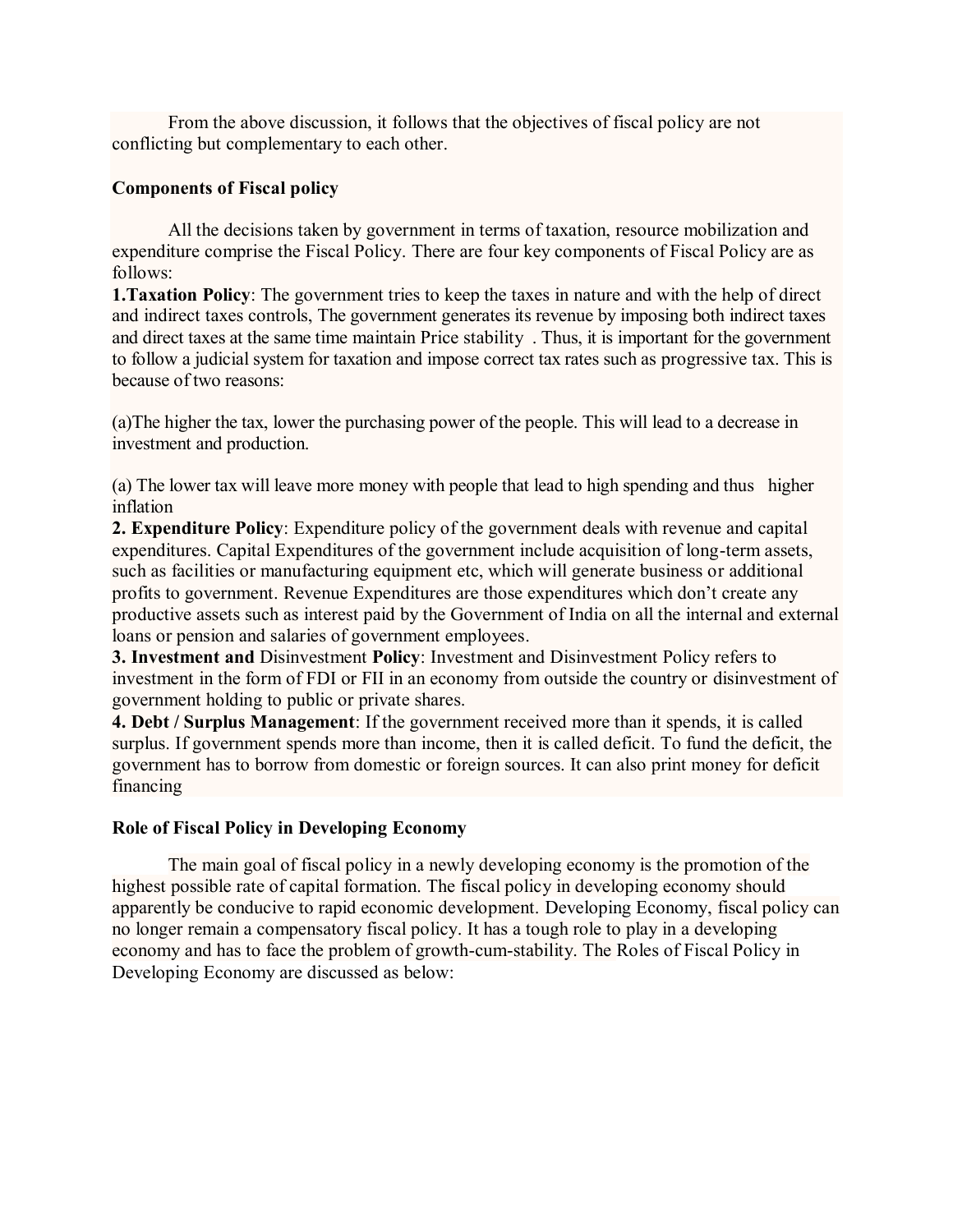**1. Resource Mobilization:** Owing to acute poverty, the marginal propensity to consume is very high in developing economies. As a result the level of saving is very low in these economies. Therefore fiscal policy has an important role to play in mobilizing saving for capital formation through taxation and public borrowing. It can also influence capital formation and savings in the private sector through granting of various tax concessions and subsidies.

**2. Development of Private Sector:** In a developing economy private sector forms an important constituent of the economy. The production and productivity of private sector can be influenced by fiscal policy. Tax relief, rebates, subsides may be granted to boost up the productive activity in the private sector. Fiscal tools and measures can be used to activate capital market to ensure availability of adequate resources for the private sector.

**3. Optimization of Resources Allocation:** In developing economies, fiscal tools can be utilized to effect optimum allocation of resources. Very often resources in private sector are directed towards the production of goods which cater to the requirement of richer section of society. Fiscal tools can be employed to allocate the mobilized resources in desirable channels of investment. Thus, process of reallocation can be done by various tax incentive measures and subsidy programmes.

**4. Creation of Social and Economic Overheads:** In developing economics, there is the lack of proper development of basic infrastructures which are vital requirements for economic development. Provision of social overheads like education and health service will directly enhance the productive capacity of the people. Expenditure incurred for the provision of economic overheads like transport facilities, power generation and telecommunication facilities which will speed up the process of industrialization. Hence, government has to provide investments on Building of social and economic overheads through fiscal measures of taxation and expenditure programmes.

**5. Balanced Regional Development:** Developing economies face the problem of regional imbalance in the matter of economic development. Fiscal tools like tax concession, tax holiday, subsidies, concessions in infrastructure utilization etc., can be given to private investors to attract private investment in these backward geographical areas as part of the strategies for balanced growth.

**6. Economic Stability:** Fiscal tools such as taxation and expenditure programmes can be utilized as an effective tool to control cyclical fluctuations arising during the process of economic development. Taxation is an effective instrument to deal with inflationary and deflationary situations.

**7. Reduction of Inequality:** Provision of equality in income wealth and opportunities form an integral part of economic development in developing economics. Fiscal policy has an important role to play in reducing inequality.

Instruments of taxation must be used as a means to bring about redistribution of income. The various fiscal measures directed towards reduction of inequality in income, wealth and opportunity are: progressive taxation of income and property, imposition of heavy taxation on luxury goods, tax exemption or concession to commodities of mass consumption, government expenditure on relief programmes, and provision of essential commodities at subsidized price through fair price shops to the poor etc.